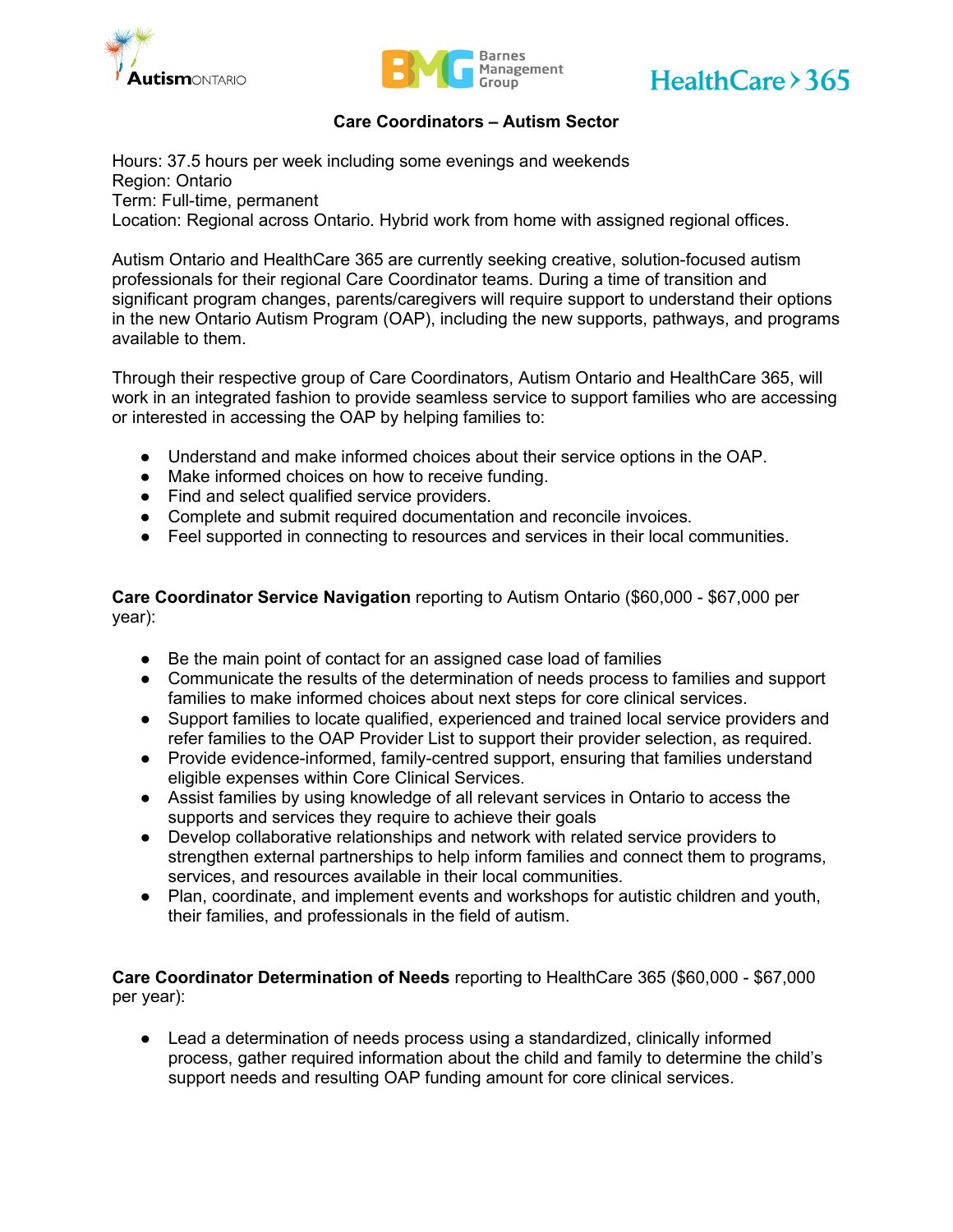





- Participate in required training on determination of needs process and tool, data collection tools and associated business processes.
- Participate in the ongoing evaluation process by collecting information and providing feedback to inform the refinement of the determination of needs tool and process as well as the development of training prior to province-wide implementation.
- Participate as required, as a second reviewer to support inter-reliability components of the review process and engage in follow-up discussions to review the results.

# **Coordinator Family Support** reporting to HealthCare 365 (\$50,000 - \$65,000 per year):

- Support families to locate qualified, experienced and trained local service providers and refer families to the OAP Provider List to aid in their provider selection as required.
- Educate families on all relevant details about the program and ensure that they have a complete understanding of the options and services available to them.
- Communicate with families in person or on the phone to educate them about the program, to review funding options and guidelines, to provide information about other services and supports.
- Ensure the "no wrong door" approach to families coming into the OAP through our services and seamlessly working with our inter-agency partners.
- Ensure that applicant information in the database is current and accurate.
- Remain knowledgeable and informed on the various program offerings with community partners within your region (Foundational Family Service, Priority Pathways, and more).
- Strengthen the capacities of applicants and communities to value and support Autistic Children and Youth by respecting their strengths, competencies, expertise, resilience, and capacities as well as by fostering their inclusion, self-development, and participation within communities.

# **Qualifications:**

#### **Knowledge and Experience**

- Bachelor's Degree with a minimum of 3 years of experience working in a human service, social service or a clinically related discipline including providing support to families of children with ASD and/or developmental disabilities. An equivalent combination of education and similar experience will be considered.
- Experience working with children and youth on the autism spectrum and their families, including interviewing families and/or conducting assessments is an asset.
- Sound understanding of issues faced by people with autism, intellectual or developmental disabilities across their life course.
- Extensive knowledge of the developmental services sector and of community-based resources within the designated region.
- An understanding of the clinical language that other providers may use, and an ability to communicate in a family friendly way.
- General knowledge of typical child development.
- Fluency in written and oral French is strongly preferred; speaking additional languages as well as working with families who identify as Indigenous considered an asset.